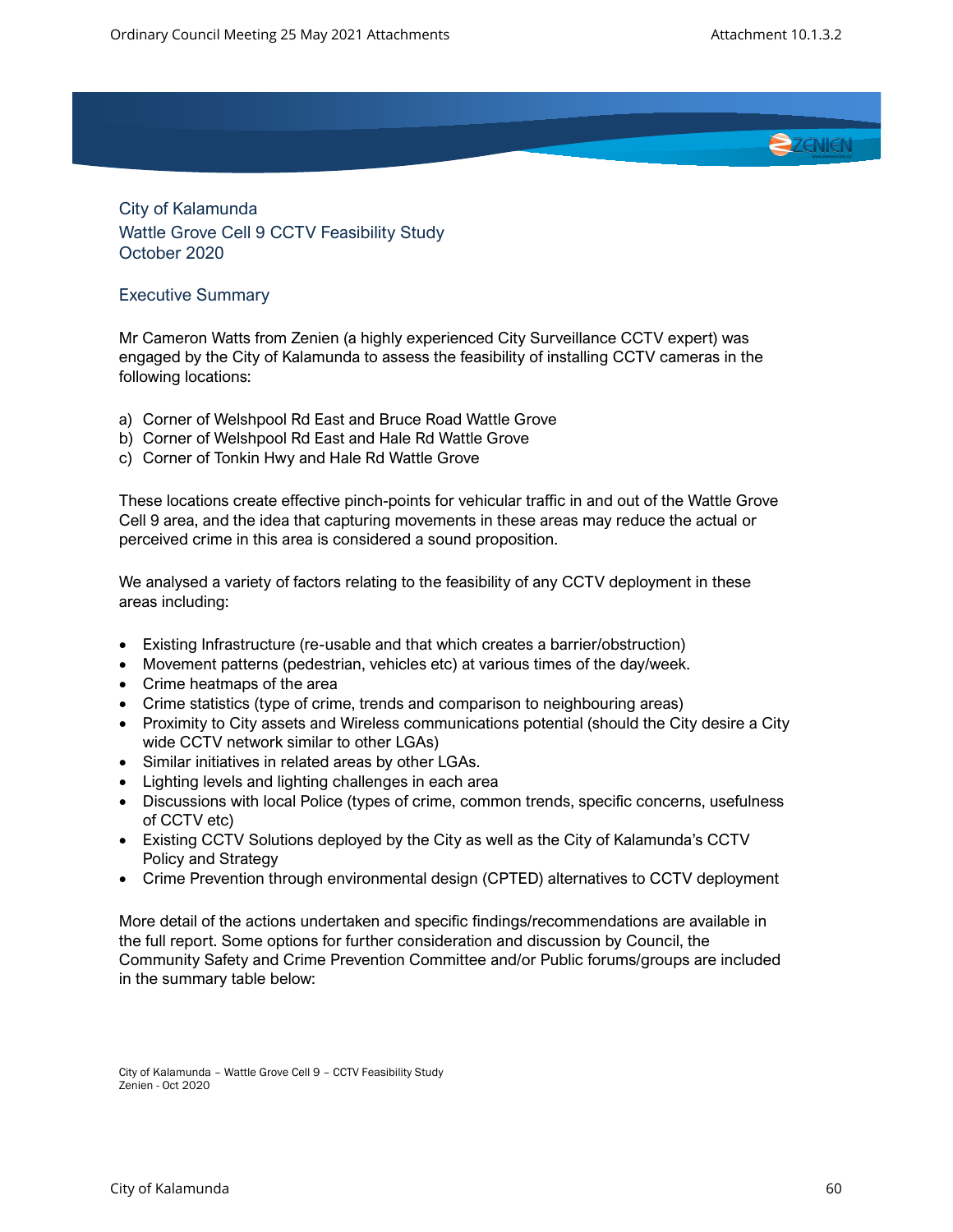

| <b>Consideration</b>                                                                     | <b>Recommendation</b>                                                                               | <b>Comments</b>                                                                                                                                                                                                                                                                                                                                                                                                                                       |
|------------------------------------------------------------------------------------------|-----------------------------------------------------------------------------------------------------|-------------------------------------------------------------------------------------------------------------------------------------------------------------------------------------------------------------------------------------------------------------------------------------------------------------------------------------------------------------------------------------------------------------------------------------------------------|
| <b>Usable Existing</b><br><b>Mounting Infrastructure</b>                                 | Not considered Feasible                                                                             | Poor potential for using existing mounting<br>$\bullet$<br>locations/poles<br>Main Roads/Western Power poles (generally<br>$\bullet$<br>considered unusable)<br>Few poles in locations ideal for CCTV<br>$\bullet$<br>(coverage/angles etc)                                                                                                                                                                                                           |
| <b>Availability of City</b><br><b>Electricity Assets</b>                                 | Not considered Feasible                                                                             | Few opportunities to gain fixed power assets,<br>$\bullet$<br>Solar a feasible option, however increased initial<br>$\bullet$<br>and ongoing costs may be cost-prohibitive.                                                                                                                                                                                                                                                                           |
| <b>Usefulness of traditional</b><br><b>CCTV cameras (in these</b><br>specific areas)     | Poor / Not considered<br>feasible                                                                   | Insufficient value when addressing a cost-benefit<br>$\bullet$<br>analysis of standard/traditional CCTV Cameras<br>Minimal return on significant investment,<br>$\bullet$<br>High ongoing maintenance costs,<br>$\bullet$<br>Limited potential for criminal evidence value,<br>Higher City and Police resourcing costs to<br>$\bullet$<br>manage, obtain footage and check/maintain<br>system.<br>Vast majority of movement is vehicular<br>$\bullet$ |
| Option for the<br>deployment of<br><b>Automatic License plate</b><br>recognition cameras | Feasible and recommended<br>(budget and WAPOL<br>endorsement permitting)                            | Requires WA Police endorsement<br>$\bullet$<br>High initial cost but potentially significant benefit<br>$\bullet$<br>Lower ongoing costs (compared to traditional<br>CCTV)<br>High Crime deterrent (especially with signage)<br>$\bullet$<br>Concept supported by Forrestfield Police<br>$\bullet$                                                                                                                                                    |
| <b>Option for Residential</b><br>and Commercial Public-<br>facing camera subsidies       | Feasible – recommend for<br>further discussion and<br>consideration                                 | Option to use grant funding or City budget to subsidise<br>public-facing camera systems (must be registered with<br>State CCTV Strategy) similar to the Town of Victoria<br>Park Initiative.                                                                                                                                                                                                                                                          |
| <b>CCTV Coverage at</b><br>central retail area<br>cameras at crime<br>hotspot areas      | Feasible but not<br>recommended (insufficient<br>community benefit)                                 | This option is most logical when assessing the WA<br>Police Crime heatmap. Will do little to protect residential<br>areas. A solution similar to that of Kalamunda Rd High<br>Wycombe (for example). Return on investment is<br>unlikely to be sufficiently worthwhile especially given<br>high ongoing maintenance costs.                                                                                                                            |
| <b>Addition of Physical</b><br><b>Security measures</b><br>(fence off area)              | Possibly Feasible (cost<br>dependent) - requires<br>community consultation &<br>Police confirmation | Consideration of fencing off access to the Cell<br>9 area from Tonkin Hwy for both Security and<br>Noise control<br>May reduce domestic break-ins and similar<br>$\bullet$<br>crime in some area<br>Limited return on investment, however may<br>$\bullet$<br>increase Community Safety sentiment<br>Supported by Crime heatmap<br>$\bullet$<br>assumptions                                                                                           |

City of Kalamunda – Wattle Grove Cell 9 – CCTV Feasibility Study Zenien - Oct 2020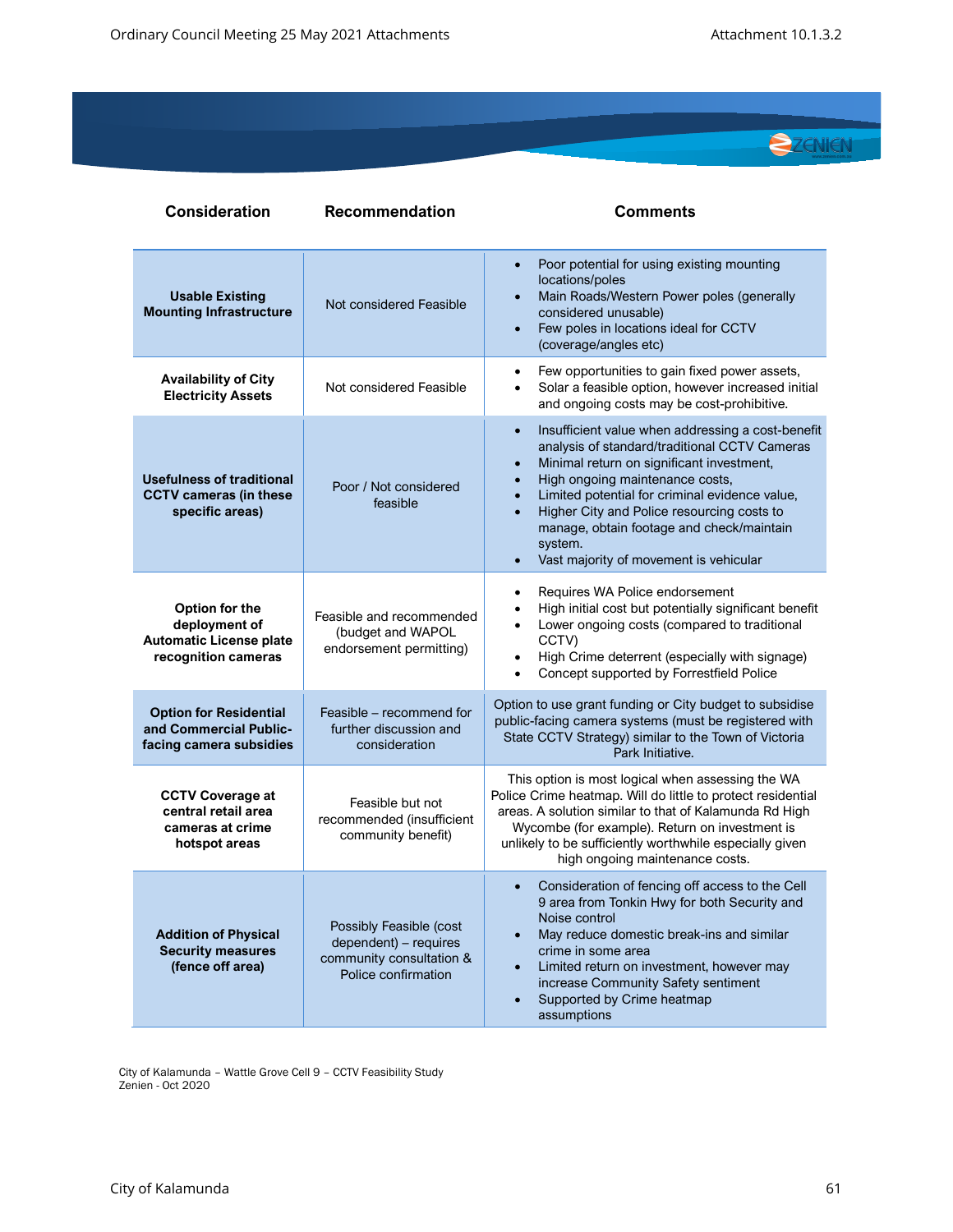

## **Recommendation - Summary**

It is our recommendation that it is generally not feasible or directly beneficial to the community (given costs of deployment, ongoing maintenance and usefulness) to install CCTV in these areas. Supporting evidence does not align with traditional CCTV (in the areas analysed) being an effective solution or provide sufficient value for money.

The exception to this general recommendation is that if the following objectives can be achieved:

- WA Police agree that the locations are desirable for their ANPR mesh project and they are willing to receive data from ANPR cameras in these areas (noting that they are generally focused on major arterial roads not entrances to residential suburbs)
- Adequate grant funding could be achieved (estimated cost is \$120,000 ex GST combined)
- Community and Council support

An Automatic Number Plate Recognition system as part of the WA Police ANPR Mesh Project would provide greater benefits to the Community and Law enforcement as well as serving as a useful deterrent.

We have also discussed other options for consideration by the Community Safety and Crime Prevention Committee and/or Council that may be attractive alternatives. For instance the Public facing CCTV camera subsidisaton project (similar to that of the Town of Victoria Park) may be desirable. Such an approach fosters community involvement and ownership of the CCTV/Security solution and does not require ongoing City funds for maintenance.

One of the other well received strategies was that of a Community Security Patrol Service and we encourage the City to investigate further into the costs, benefits and scope/limitations of such a service (more details on this are available in the main report). This aligns with the endorsed Community Safety and Crime Prevention Plan 2020 -2025 to investigate and report the possibility and financial impact of introducing a security patrol service.

The core outcome from this report is that while we are CCTV technology advocates and would normally encourage the adoption of City CCTV Surveillance initiatives, we believe that a traditional CCTV system deployment in these areas does not provide sufficient value for money to the City and the local Community in the area.

We welcome further discussions, community engagement, demonstrations etc as required should the City deem such to be beneficial.

City of Kalamunda – Wattle Grove Cell 9 – CCTV Feasibility Study Zenien - Oct 2020 Cameron Watts Zenien 4/25 Tulloch Way CANNING VALE WA 6155 Ph: (08) 6253 8999 Mobile: 0417 989 372 email: cameron@zenien.com.au WA Police Licensed Security Agent/Consultant/Installer : SA34936